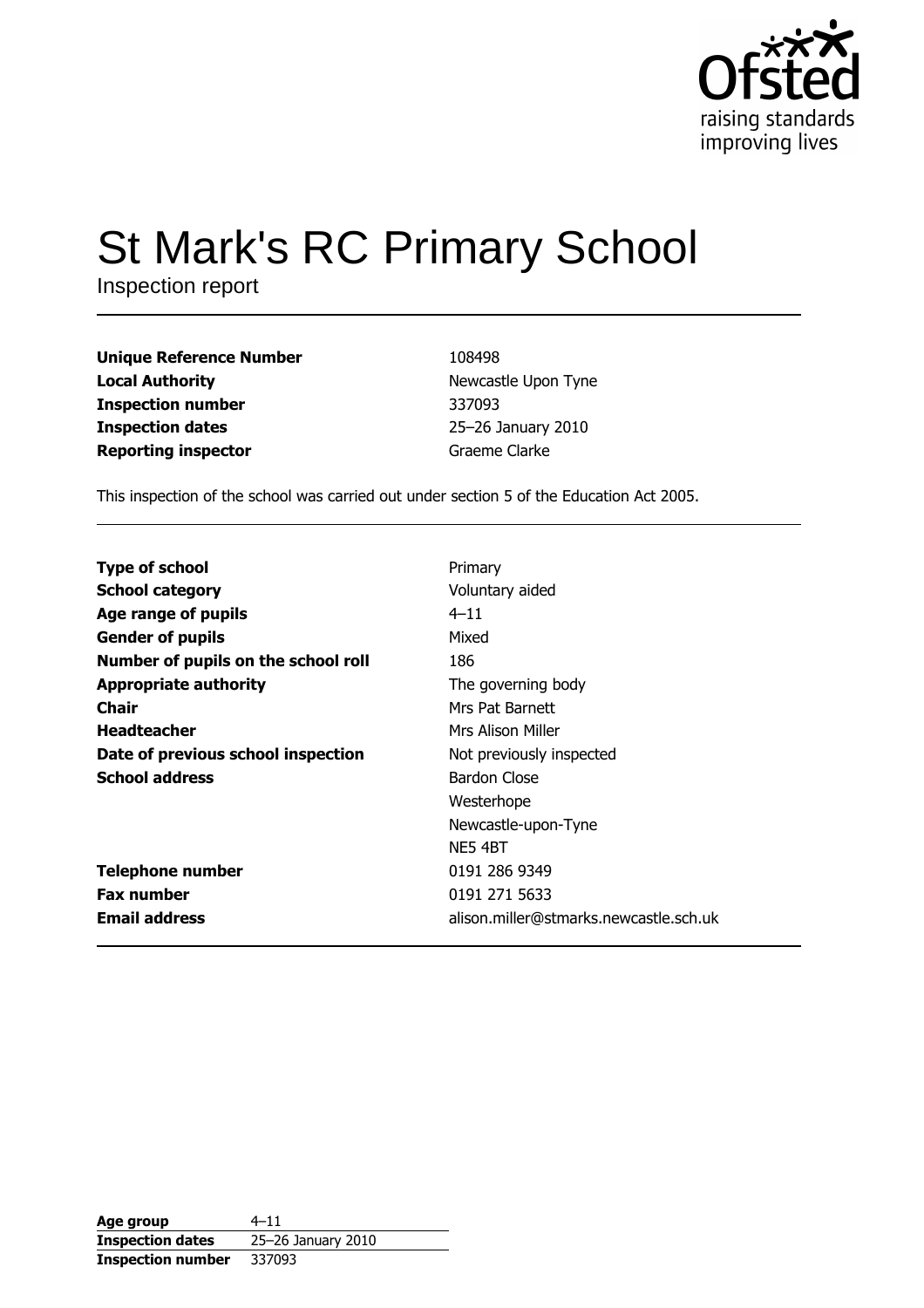The Office for Standards in Education, Children's Services and Skills (Ofsted) regulates and inspects to achieve excellence in the care of children and young people, and in education and skills for learners of all ages. It regulates and inspects childcare and children's social care, and inspects the Children and Family Court Advisory Support Service (Cafcass), schools, colleges, initial teacher training, work-based learning and skills training, adult and community learning, and education and training in prisons and other secure establishments. It rates council children's services, and inspects services for looked after children, safequarding and child protection.

Further copies of this report are obtainable from the school. Under the Education Act 2005, the school must provide a copy of this report free of charge to certain categories of people. A charge not exceeding the full cost of reproduction may be made for any other copies supplied.

If you would like a copy of this document in a different format, such as large print or Braille, please telephone 08456 404045, or email enquiries@ofsted.gov.uk.

You may copy all or parts of this document for non-commercial educational purposes, as long as you give details of the source and date of publication and do not alter the documentation in any way.

Royal Exchange Buildings St Ann's Square Manchester M2 7LA T: 08456 404045 Textphone: 0161 618 8524 E: enquiries@ofsted.gov.uk W: www.ofsted.gov.uk © Crown copyright 2010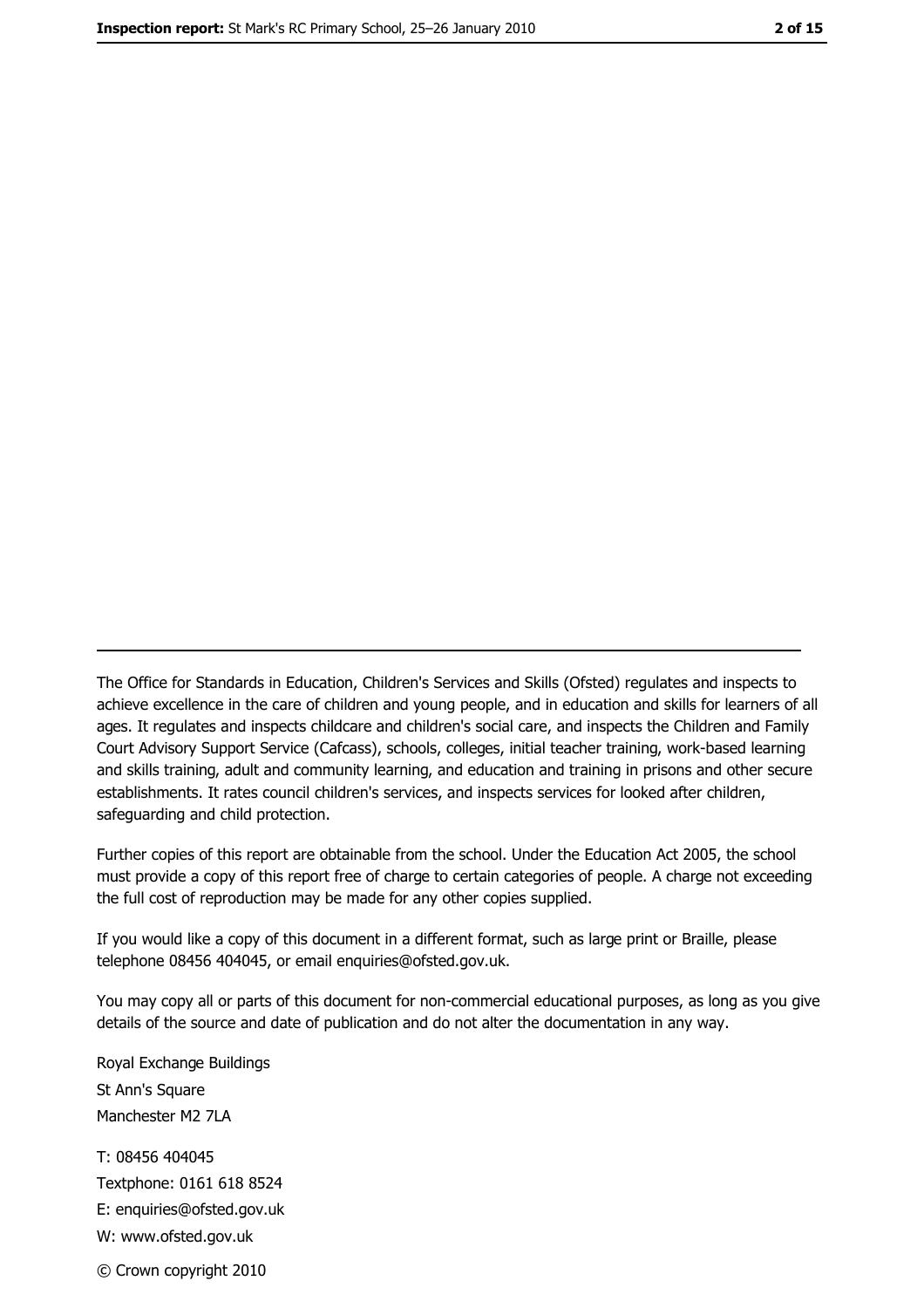# **Introduction**

This inspection was carried out by three additional inspectors. Around half of the time was spent looking at pupils' learning. The inspectors made extended visits to 13 lessons or parts of lessons taught by nine teachers or specialist support staff, a school assembly and held meetings with governors, staff and groups of pupils. They observed the school's work and looked at school policies and documentation, pupils' work, assessment data, monitoring records and strategic planning. They also looked at 61 questionnaires returned by parents and carers as well as 17 questionnaires from staff and 102 from pupils.

The inspection team reviewed many aspects of the school's work. It looked in detail at the following:

- the way the school improved pupils' progress over the past three years and the  $\blacksquare$ progress of pupils currently on the roll
- the school's arrangements to help all pupils develop and make the progress of  $\blacksquare$ which they are capable
- the progress children in the Early Years Foundation Stage made over the past three  $\blacksquare$ vears
- the way the school improves pupils' behaviour, their adoption of healthy lifestyles  $\blacksquare$ and their spiritual, moral, social and cultural development.

# Information about the school

The school is smaller than average. The proportion of pupils eligible for free school meals is above average. About a third of pupils come from Catholic families. Almost all pupils have a White British heritage and a well below average number of pupils come from a range of minority ethnic backgrounds. The proportion of pupils with special educational needs and/or disabilities is above average although none has a statement of special educational needs. Early Years Foundation Stage provision is in the Reception class. The school has achieved Healthy Schools status, the Activemark, the Drugs Quality mark, Inclusion Quality status and the Enviro-schools International Green Flag.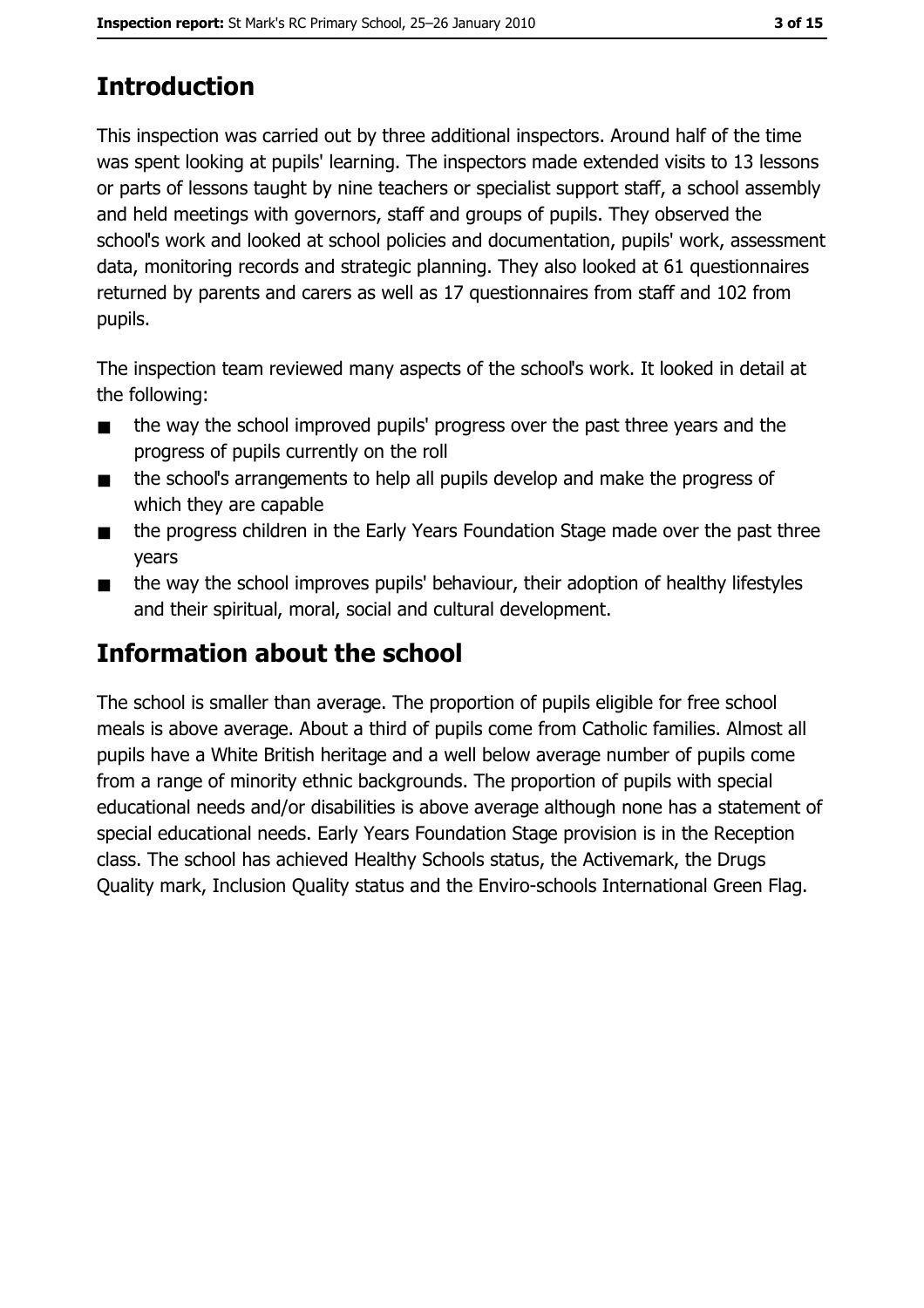# **Inspection judgements**

# Overall effectiveness: how good is the school?

### The school's capacity for sustained improvement

### **Main findings**

This is a good school, where, as a result of good teaching and some outstanding aspects of its work, pupils' progress and achievement have improved and are now good. The substantially improved curriculum widens pupils' experiences and develops good personal qualities. Pupils' involvement in activities to promote healthy lifestyles and spiritual, social, moral and cultural development are outstanding. The exceptional quality of care, guidance and support, with well-chosen activities to support pupils with special educational needs and/or disabilities, makes a most effective contribution to the progress they make. In no small measure these improvements stem from the outstanding drive and ambition of the headteacher and leadership team to improve learning and draw upon exceptionally fruitful partnerships with parents and others. When children enter the Reception class their skills and knowledge are below those expected for their age. Determined and successful initiatives to improve teaching have led to a year-on-year rise in standards. Good teaching, evident throughout, ensures pupils make good progress as they move through the school, especially in English and less so in mathematics. Year 6 gained above average results in all subjects in 2009, which is a clear improvement on previous years. In doing so, the school exceeded its targets for pupils' progress. Very effective use of support staff and outside agencies enables pupils with particular learning needs or those who are gifted and talented to make good progress. Some make excellent progress. Middle attaining pupils make satisfactory progress because teachers are yet to make complete use of information they gather when assessing pupils' work to tailor their teaching to the individual needs of this group of pupils. Overall, pupils achieve well.

Good arrangements to safeguard the welfare of pupils lead them to feel safe. The school very successfully promotes an atmosphere of calm and harmony, which truly reflects its mission to foster Christian values and caring relationships. Good behaviour now prevails throughout. Pupils willingly contribute in many ways to their community. The school's excellent partnership arrangements and pupils' above average basic skills and enthusiasm for learning are all factors which prepare them well for the next stage in their education.

The headteacher and governors have a very clear and perceptive view of the school's strengths and areas for development, expressed very well in the school's self-evaluation. They focus sharply on improving teaching and widening pupils' experience and, in turn, pupils' attainment and personal development. Substantial improvements made since the last inspection are now firmly established. The school has good, well-managed facilities although resources for information and communication technology (ICT) in the Reception class are not altogether appropriate. The governing body carries out its

| 2 |  |
|---|--|
| 2 |  |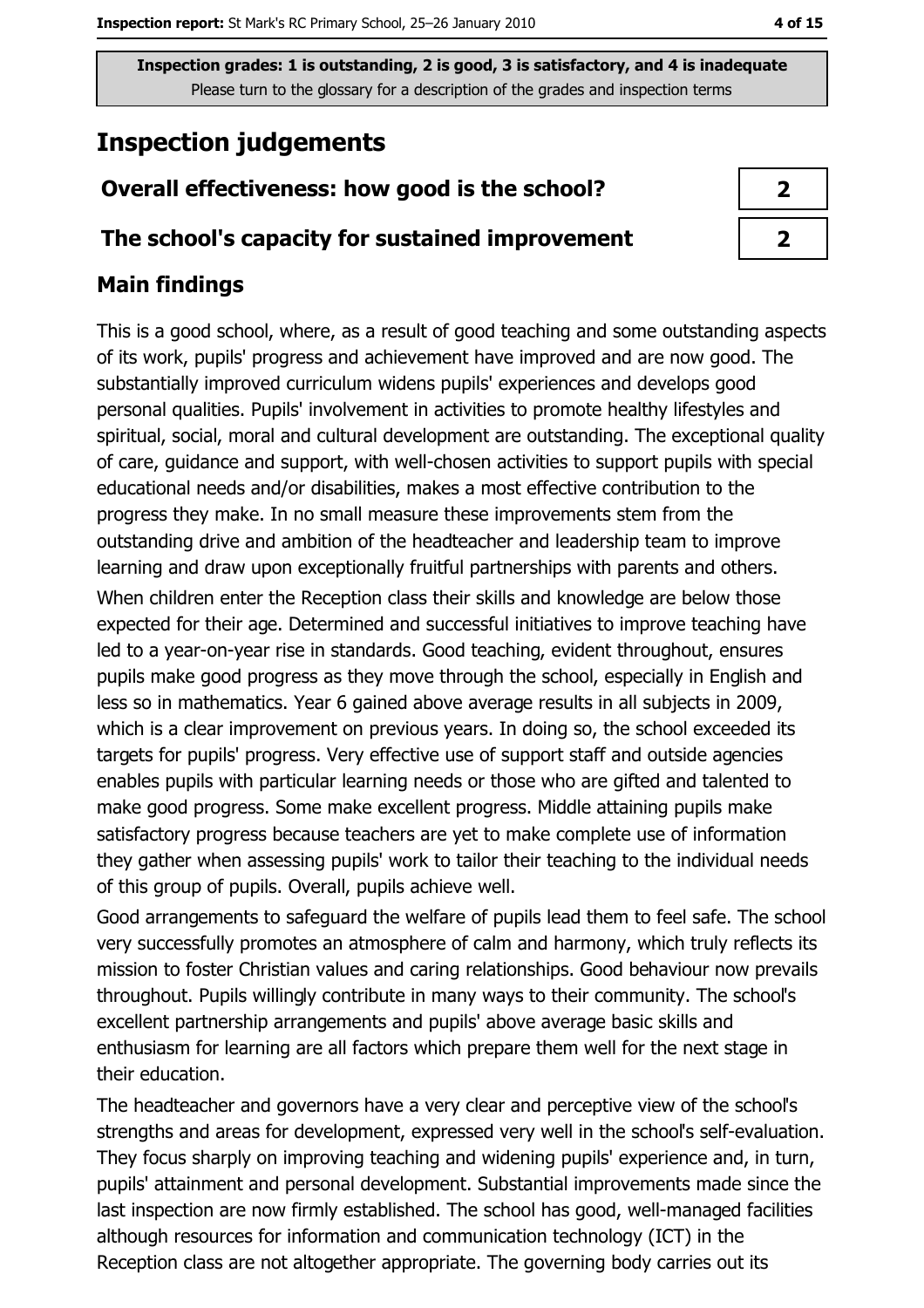functions diligently and has an accurate knowledge of the school gained from reports and first-hand monitoring. Governors are keen to extend their role in review and evaluation of the school's work. Taking all this into account, the school's capacity for sustained improvement is good.

### What does the school need to do to improve further?

- Improve the progress of middle attaining children overall and by pupils generally in  $\blacksquare$ mathematics by:
	- ensuring teachers use their assessments of pupils' progress consistently to accelerate pupils' progress by accurately matching activities and support to each pupil's ability
	- developing teachers' knowledge of how to promote better learning in mathematics so they can give pupils precise pointers to improve when marking their work and providing support.
- Improve the use of information and communication technology in the Reception class by:
	- making facilities available in a more flexible way
	- using software that is appropriate to children in the Early Years Foundation Stage.

### **Outcomes for individuals and groups of pupils**

Effective teaching helps pupils enjoy learning and achieve well. Pupils take part with wholehearted enthusiasm in lessons where they are motivated to work hard and are eager to do well. They are keen to respond to questions and offer good and often full answers such as when they have to explain their reply. They become engrossed in their work and participate fully and responsibly in class, small group and individual activities. Older pupils particularly write legibly and take care to present their work neatly and clearly.

Pupils make good progress to build on their below average attainment when they join the school. Standards have risen year-on-year in both Key Stage 1 and 2 during the period since 2007. In 2009 standards in Year 2 were average in reading, writing and mathematics. After a period of reaching average standards at the end of Year 6, in 2009 pupils gained above average standards in English, mathematics and science. Boys did particularly well compared to boys nationally. Pupils with special educational needs and/or disabilities made good progress and did better than their counterparts nationally. Higher attaining pupils, including those identified as gifted and talented, made good progress and attained the highest levels. In comparison, middle attaining pupils made satisfactory progress. Pupils made significantly better progress in English than in mathematics. Taking all pupils' backgrounds and starting points into account they made good progress overall by the end of Year 6. This picture of attainment and progress continues for pupils presently in school.

 $\overline{2}$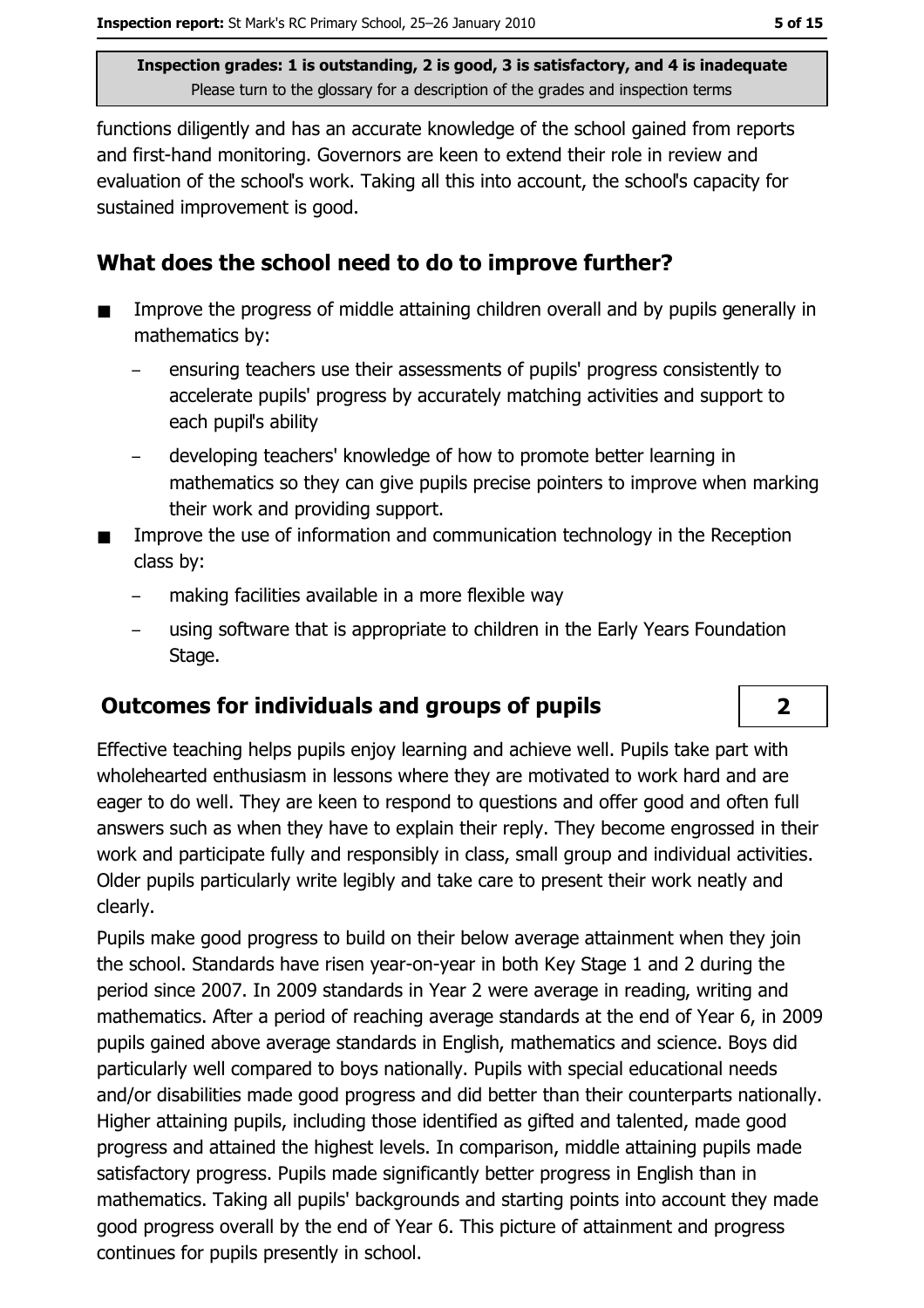Pupils feel very safe in school and know exactly what to do in the event of a concern. As a result of very well managed approaches to deal with any misbehaviour, pupils' conduct in classrooms, corridors, the hall and playground is good. Pupils are very well informed about the importance of a healthy diet and how to seek help with any emotional difficulties. They put their all into physical and sporting activities. Through exceptionally effective links with local organisations, the church and residents in the area, pupils make a good contribution to both the local and school community. They readily take on a range of roles such as playground buddies and as school council members. They willingly help others less fortunate than themselves, for example through supporting local and worldwide charities.

All staff work very successfully to promote community cohesion, which leads to excellent social development. Pupils play their part in making the school a harmonious place to be and have a strong understanding of different faiths and the multicultural nature of their city. They have a good grasp too of the diversity of life worldwide. Attendance is average and improving. Their very well developed social skills, experience of enterprising activities, strong basic skills, including competent use of ICT, all equip pupils well for their future economic well-being. Collectively, pupils benefit from the exceedingly rich range of opportunities the school provides exceptionally well so that their spiritual, moral, social and cultural development is outstanding.

| These are the grades for pupils' outcomes |  |  |  |
|-------------------------------------------|--|--|--|
|-------------------------------------------|--|--|--|

| Pupils' achievement and the extent to which they enjoy their learning                                                     |                |  |
|---------------------------------------------------------------------------------------------------------------------------|----------------|--|
| Taking into account:<br>Pupils' attainment <sup>1</sup>                                                                   | $\overline{2}$ |  |
| The quality of pupils' learning and their progress                                                                        | $\overline{2}$ |  |
| The quality of learning for pupils with special educational needs and/or<br>disabilities and their progress               | $\overline{2}$ |  |
| The extent to which pupils feel safe                                                                                      | 2              |  |
| <b>Pupils' behaviour</b>                                                                                                  |                |  |
| The extent to which pupils adopt healthy lifestyles                                                                       |                |  |
| The extent to which pupils contribute to the school and wider community                                                   |                |  |
| The extent to which pupils develop workplace and other skills that will<br>contribute to their future economic well-being |                |  |
| Taking into account:<br>Pupils' attendance <sup>1</sup>                                                                   | 3              |  |

The grades for attainment and attendance are: 1 is high; 2 is above average; 3 is broadly average; and 4 is low.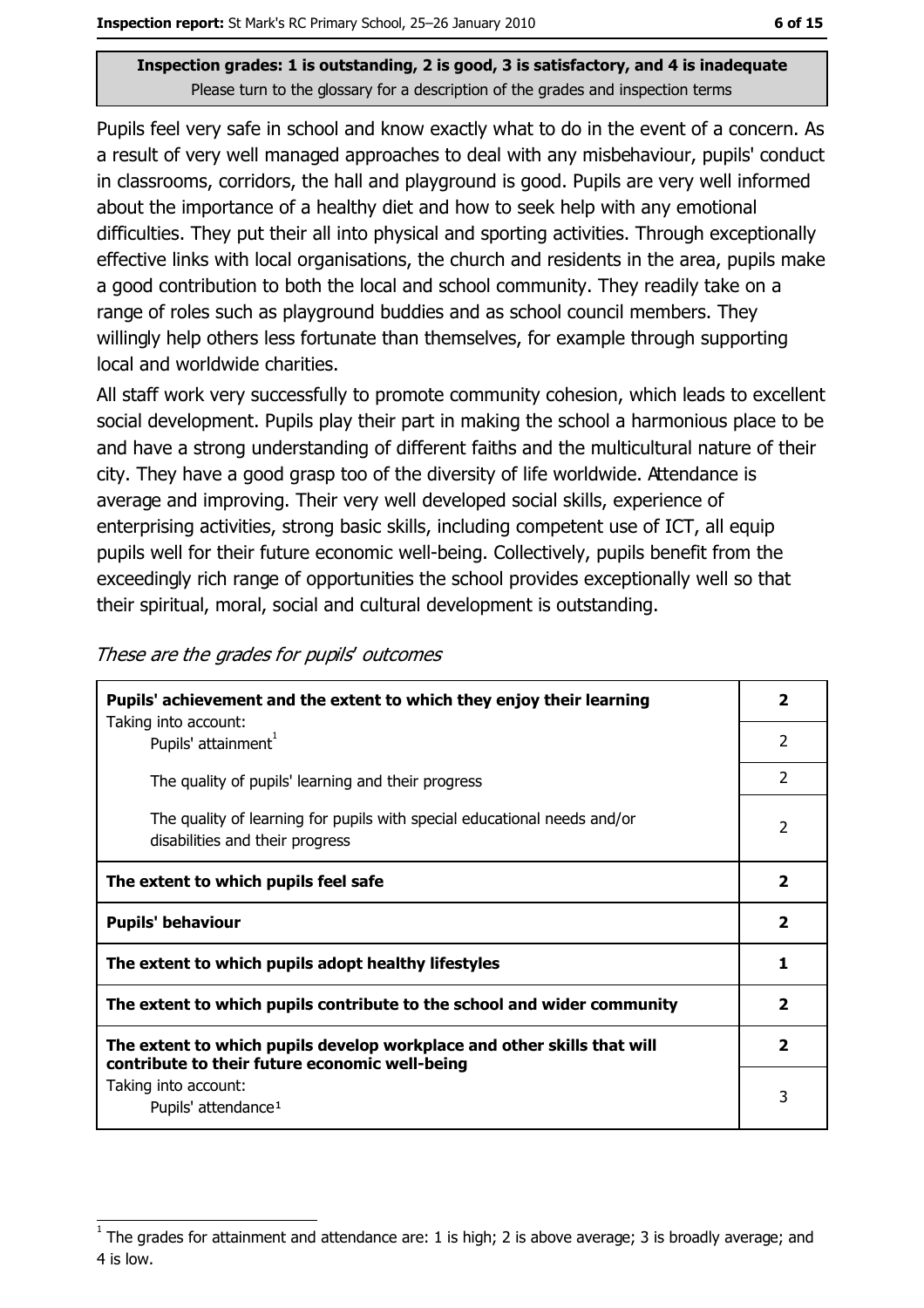The extent of pupils' spiritual, moral, social and cultural development

 $\mathbf{1}$ 

### How effective is the provision?

Exceptionally well-led initiatives, which focused on developing key aspects of teaching, have improved its quality. Teaching is good throughout and leads to pupils' good learning and progress. Teachers use information about pupils' attainment well to plan and arrange activities. Teachers and assistants work very well together to offer effective support. Such teaching sustains pupils' involvement and enjoyment. Pupils who have special educational needs and/or disabilities and those who are gifted and talented, benefit from activities that are closely matched to their learning needs and expert assistance, which helps them make good progress. Although teachers have clear expectations of pupils' learning, and match work to groups of pupils well, arrangements to do the same for individual pupils' whilst developing well are not yet firmly established. Diligent use of strategies to improve reading and writing are paying dividends both in Key Stage 1 and 2. Teachers' marking is helpful, particularly in English. They set pupils clear objectives, let them know when they are met and give pupils useful pointers to bring about improvement. Although the same approach is used in mathematics, teachers' pointers to improve often lack sufficient precision to make pupils' learning fully effective.

The curriculum very successfully makes pertinent links between subjects to include literacy, numeracy and ICT. Together with participation in an initiative to improve writing, this themed approach enables pupils to practise skills in different subjects and has successfully improved writing standards. Many awards reflect the richness of opportunities the curriculum affords pupils. Participation too in the Creative Partnerships initiative substantially extends pupils' experience and widens horizons, for example in the way pupils have gained deep insight through in-depth project work combining the history, heritage and life of the city of Newcastle. A carefully planned and thoroughly well-structured approach to personal, social and emotional aspects of learning also plays a key part in fostering outstanding aspects of pupils' attitudes to health and their spiritual moral, social and cultural development. Effective adaptations to the curriculum meet the needs of different groups such as for pupils with special educational needs, extending their grasp of English or mathematics.

Parents are fully involved in the school's outstanding arrangements, which support its vulnerable pupils so well. Well-trained teaching assistants and learning mentors make a key contribution to helping pupils reach their targets, behave well and develop confidence. Of particular note is the very effective way multi-agency partnerships provide specialist help precisely where it is needed. The school very successfully ensures that it offers a safe and caring environment where pupils are happy, confident and at ease with one another. Excellent arrangements effectively foster children's transition from home and are exemplary in the way they prepare pupils for moving on to secondary education. Close cooperation between the parent support worker and the education welfare service encourages regular attendance and is reducing persistent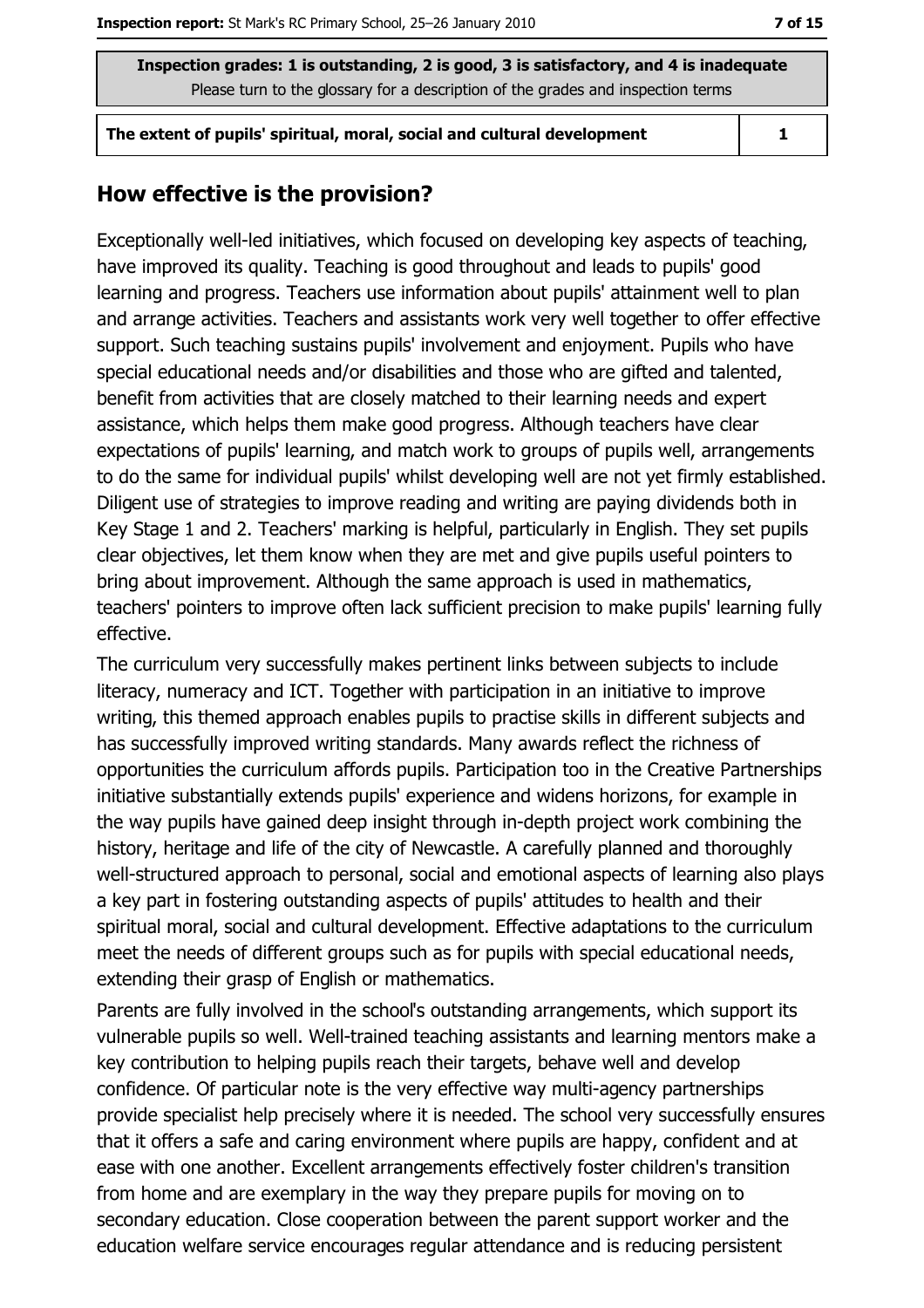absenteeism.

These are the grades for the quality of provision

| The quality of teaching                                                                                    |  |
|------------------------------------------------------------------------------------------------------------|--|
| Taking into account:<br>The use of assessment to support learning                                          |  |
|                                                                                                            |  |
| The extent to which the curriculum meets pupils' needs, including, where<br>relevant, through partnerships |  |
| The effectiveness of care, guidance and support                                                            |  |

#### How effective are leadership and management?

Under the excellent leadership of the headteacher, the senior leadership team drive improvement with dedication and commitment. Their commendable team spirit and ambition to help pupils attain and achieve highly is a vital strength. All staff share a common vision and approach to promote the school's aims, which embrace the education and care of pupils and ensure equality of opportunity. Senior leaders have rigorous monitoring roles which are central to their accurate and well informed evaluation of their successful work to improve the school. Governors are also well-informed. They undertake training and use their expertise well to support, challenge and hold the school to account. They benefit from the headteacher's very analytical reports and gain for themselves a first-hand perspective of the impact of initiatives to improve learning. Their self-review has led them to recognise the value of increasing their early involvement in evaluation and strategic planning for improvement.

Through many avenues the school fosters a very strong partnership with parents and carers, with the outcome that almost all support its work. By promoting this and other partnerships with the local authority, agencies and community organisations, together with fostering links with the church and heritage centres, the school makes a good contribution to community cohesion. Pupils help strengthen the school's own identity and sense of community. Partnerships successfully help pupils find out about many aspects of their local heritage and give them insight and awareness of different cultures globally.

The school is sincere in promoting equality of opportunity and carefully ensures all groups of pupils participate fully without discrimination. Although successfully fostering good progress by lower and higher attaining pupils, teaching has yet to benefit middle attaining pupils fully. Governors and the school ensure that up-to-date training, procedures for child protection, recruitment, risk assessment and attention to health and safety combine to assure all aspects of safeguarding pupils' welfare. Diligent financial monitoring and prudent management lead to very effective use of resources. Given pupils' good progress and achievement, combined with good and outstanding aspects of personal development, the school gives good value for money.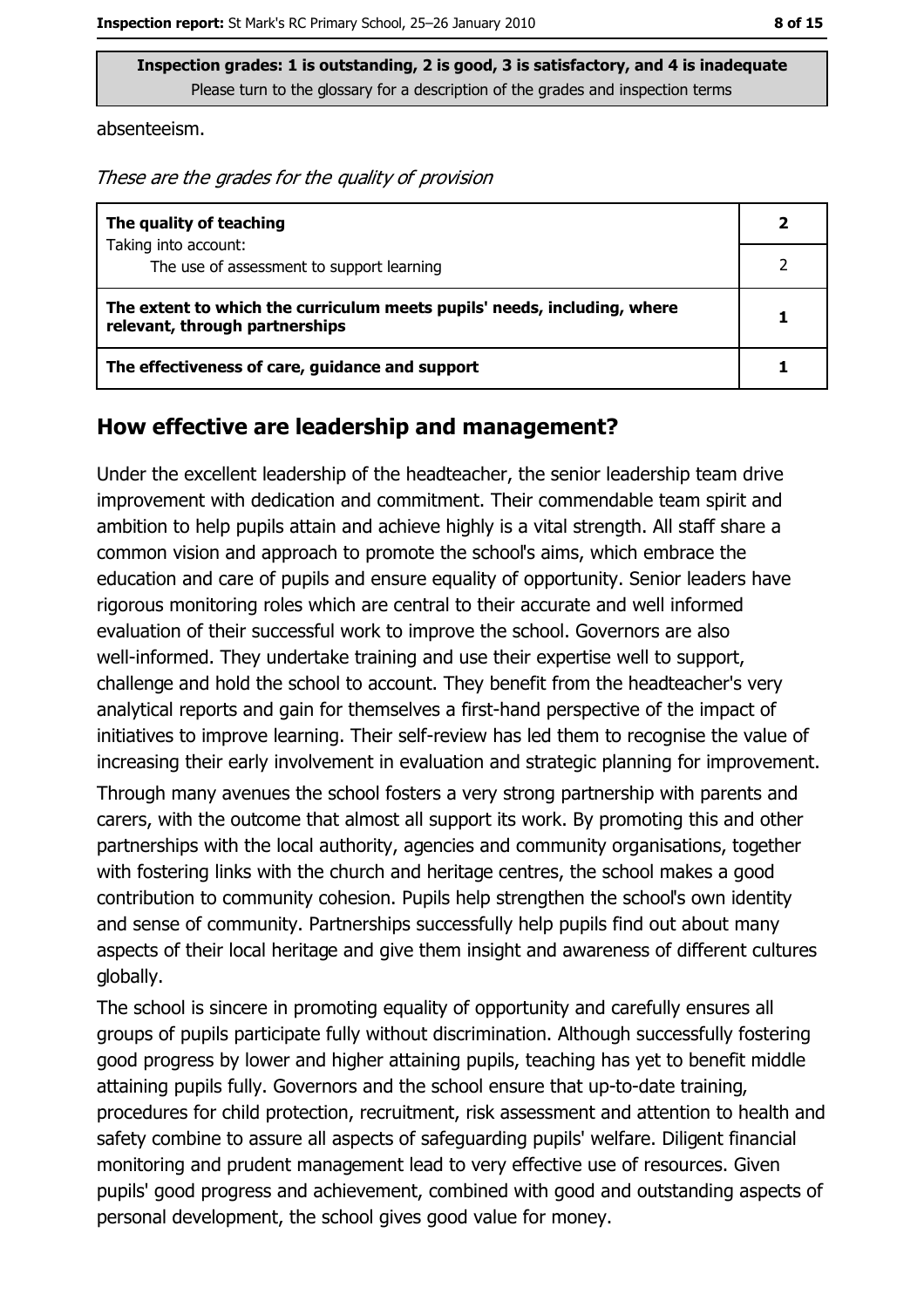These are the grades for leadership and management

| The effectiveness of leadership and management in embedding ambition and<br>driving improvement                                                                     | 1                       |
|---------------------------------------------------------------------------------------------------------------------------------------------------------------------|-------------------------|
| Taking into account:<br>The leadership and management of teaching and learning                                                                                      |                         |
| The effectiveness of the governing body in challenging and supporting the<br>school so that weaknesses are tackled decisively and statutory responsibilities<br>met | 2                       |
| The effectiveness of the school's engagement with parents and carers                                                                                                | 1                       |
| The effectiveness of partnerships in promoting learning and well-being                                                                                              | 1                       |
| The effectiveness with which the school promotes equality of opportunity and<br>tackles discrimination                                                              | $\overline{\mathbf{2}}$ |
| The effectiveness of safeguarding procedures                                                                                                                        | $\mathbf{2}$            |
| The effectiveness with which the school promotes community cohesion                                                                                                 | 2                       |
| The effectiveness with which the school deploys resources to achieve<br>value for money                                                                             | $\mathbf{2}$            |

# **Early Years Foundation Stage**

Children make good progress in the Reception class. Early assessments of their skills on entry show they begin with below average starting points, particularly in their use of language and communication. Children make good progress and reach broadly average standards especially in their reading and communication skills and in their knowledge and understanding of the world. Their personal development also shows good progress in the way, for example that they settle into routines, are able to work both independently and cooperatively and show delight in being involved. Good caring and working relationships prevail at all times. Staff use their expertise well to ensure a good balance of well-arranged activities that make good use of indoor and outdoor facilities. However, their ability to use ICT to aid teaching and learning is restricted by facilities and software which limits both flexibility and appropriate opportunities. Rigorous assessments enable staff to foster children's learning in a well organised way, which blends learning that children initiate for themselves with adult supported activities. One group, playing at being little scientists, were very successfully helped to extend their language, counting and physical skills when investigating dinosaurs outside. Work that helps children develop knowledge of letters and sounds is particularly successful. Vigilant staff pay close regard to the care and welfare of children and ensure all procedures closely follow guidelines for safeguarding children. Parents particularly appreciate opportunities afforded to them in the morning to speak with staff and contribute to settling their children. They are informed well of their children's progress on a day to day basis and in detail every fortnight. In this well led Reception class,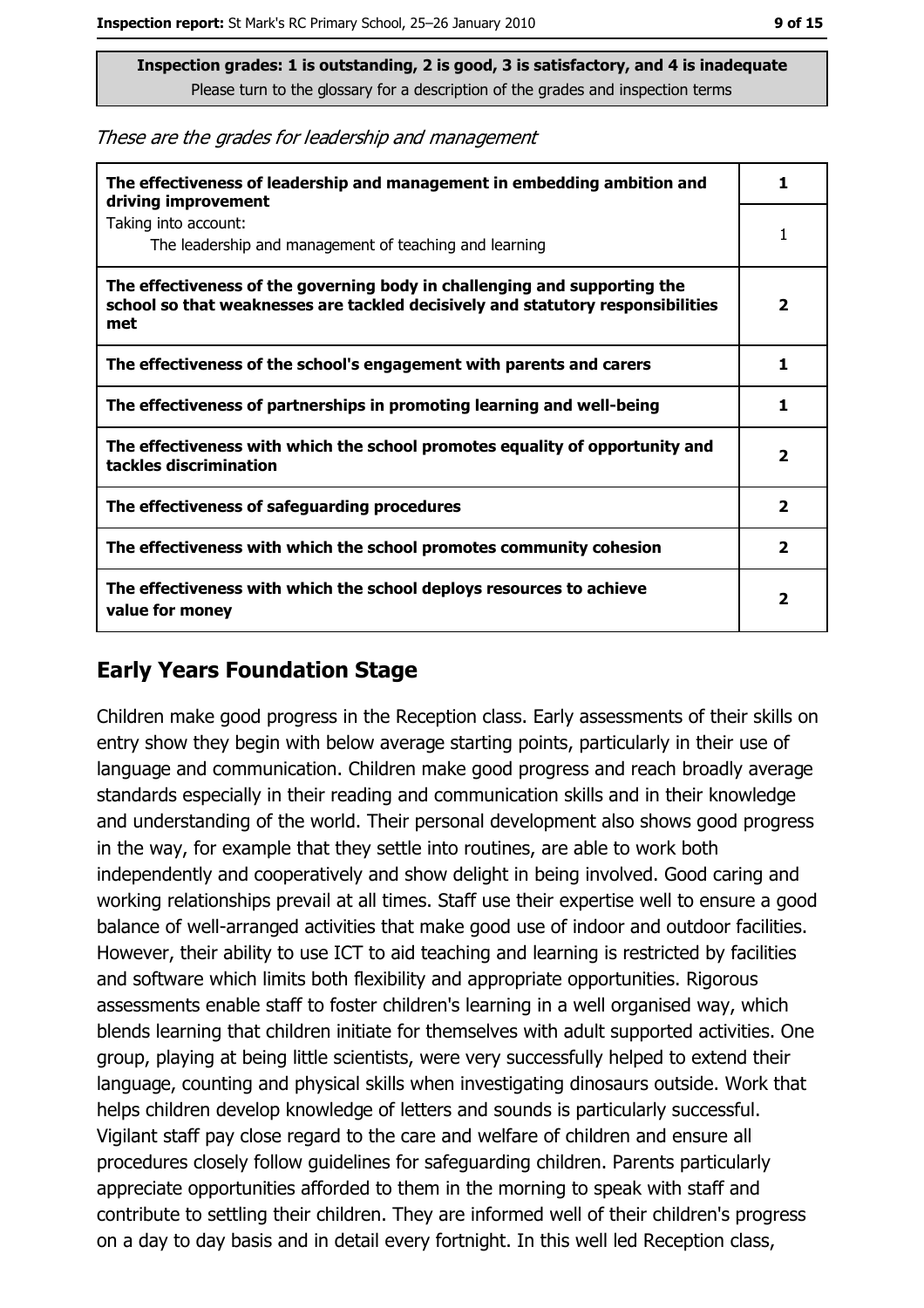children make good progress in all aspects of their learning as a result of thoroughly good management. Rigorous assessment, diligent planning and effective communication ensure a strong, productive partnership with parents.

These are the grades for the Early Years Foundation Stage

| <b>Overall effectiveness of the Early Years Foundation Stage</b>                             |   |  |
|----------------------------------------------------------------------------------------------|---|--|
| Taking into account:<br>Outcomes for children in the Early Years Foundation Stage            |   |  |
| The quality of provision in the Early Years Foundation Stage                                 |   |  |
| The effectiveness of leadership and management of the Early Years<br><b>Foundation Stage</b> | 2 |  |

# **Views of parents and carers**

The vast majority of parents and carers who returned questionnaires were overwhelmingly supportive. All those replying were particularly pleased with the way the school is managed so that their children are safe, develop a healthy lifestyle and enjoy their overall experience of school. The very few written comments were about individual concerns or were very positive.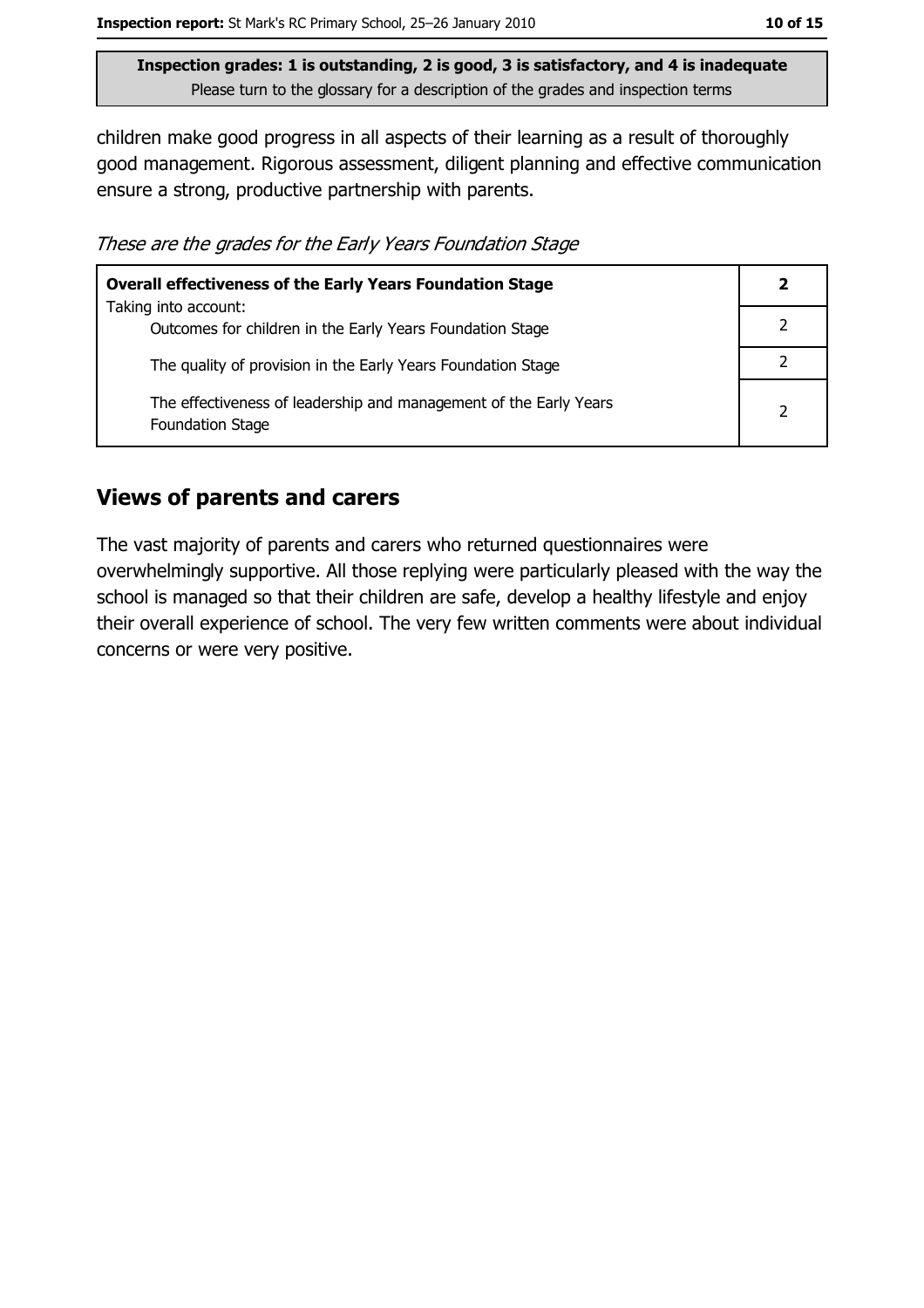# Responses from parents and carers to Ofsted's questionnaire

Ofsted invited all the registered parents and carers of pupils registered at St Mark's RC Primary School to complete a questionnaire about their views of the school.

In the questionnaire, parents and carers were asked to record how strongly they agreed with 13 statements about the school.

The inspection team received 67 completed questionnaires by the end of the on-site inspection. In total, there are 186 pupils registered at the school.

| <b>Statements</b>                                                                                                                                                                                                                                       | <b>Strongly</b><br><b>Agree</b> |               | <b>Agree</b> |               | <b>Disagree</b> |               |              | <b>Strongly</b><br>disagree |
|---------------------------------------------------------------------------------------------------------------------------------------------------------------------------------------------------------------------------------------------------------|---------------------------------|---------------|--------------|---------------|-----------------|---------------|--------------|-----------------------------|
|                                                                                                                                                                                                                                                         | <b>Total</b>                    | $\frac{1}{2}$ | <b>Total</b> | $\frac{0}{0}$ | <b>Total</b>    | $\frac{0}{0}$ | <b>Total</b> | $\frac{1}{2}$               |
| My child enjoys school                                                                                                                                                                                                                                  | 37                              | 55            | 29           | 43            | $\mathbf 0$     | 0             | 0            | 0                           |
| The school keeps my child<br>safe                                                                                                                                                                                                                       | 43                              | 64            | 24           | 36            | $\mathbf 0$     | 0             | 0            | 0                           |
| The school informs me<br>about my child's progress                                                                                                                                                                                                      | 36                              | 54            | 28           | 42            | $\overline{2}$  | 3             | 0            | 0                           |
| My child is making enough<br>progress at this school                                                                                                                                                                                                    | 33                              | 49            | 27           | 40            | $\overline{2}$  | 3             | 1            | $\mathbf{1}$                |
| The teaching is good at this<br>school                                                                                                                                                                                                                  | 39                              | 58            | 26           | 39            | $\mathbf{1}$    | $\mathbf{1}$  | 0            | 0                           |
| The school helps me to<br>support my child's learning                                                                                                                                                                                                   | 36                              | 54            | 27           | 40            | $\mathbf{1}$    | $\mathbf{1}$  | 0            | 0                           |
| The school helps my child to<br>have a healthy lifestyle                                                                                                                                                                                                | 41                              | 61            | 25           | 37            | $\mathbf 0$     | 0             | 0            | 0                           |
| The school makes sure that<br>my child is well prepared for<br>the future (for example<br>changing year group,<br>changing school, and for<br>children who are finishing<br>school, entering further or<br>higher education, or<br>entering employment) | 33                              | 49            | 32           | 48            | $\mathbf{1}$    | $\mathbf{1}$  | $\mathbf 0$  | 0                           |
| The school meets my child's<br>particular needs                                                                                                                                                                                                         | 35                              | 52            | 27           | 40            | 3               | 4             | 0            | 0                           |
| The school deals effectively<br>with unacceptable behaviour                                                                                                                                                                                             | 30                              | 45            | 31           | 46            | 3               | 4             | $\mathbf{1}$ | $\mathbf{1}$                |
| The school takes account of<br>my suggestions and<br>concerns                                                                                                                                                                                           | 30                              | 45            | 30           | 45            | $\overline{2}$  | 3             | 0            | 0                           |
| The school is led and<br>managed effectively                                                                                                                                                                                                            | 36                              | 54            | 29           | 43            | $\mathbf 0$     | 0             | 0            | $\mathbf 0$                 |
| Overall, I am happy with my<br>child's experience at this<br>school                                                                                                                                                                                     | 42                              | 63            | 24           | 36            | $\pmb{0}$       | 0             | $\mathbf 0$  | 0                           |

The table above summarises the responses that parents and carers made to each statement. The percentages indicate the proportion of parents and carers giving that response out of the total number of completed questionnaires. Where one or more parents and carers chose not to answer a particular question, the percentages will not add up to 100%.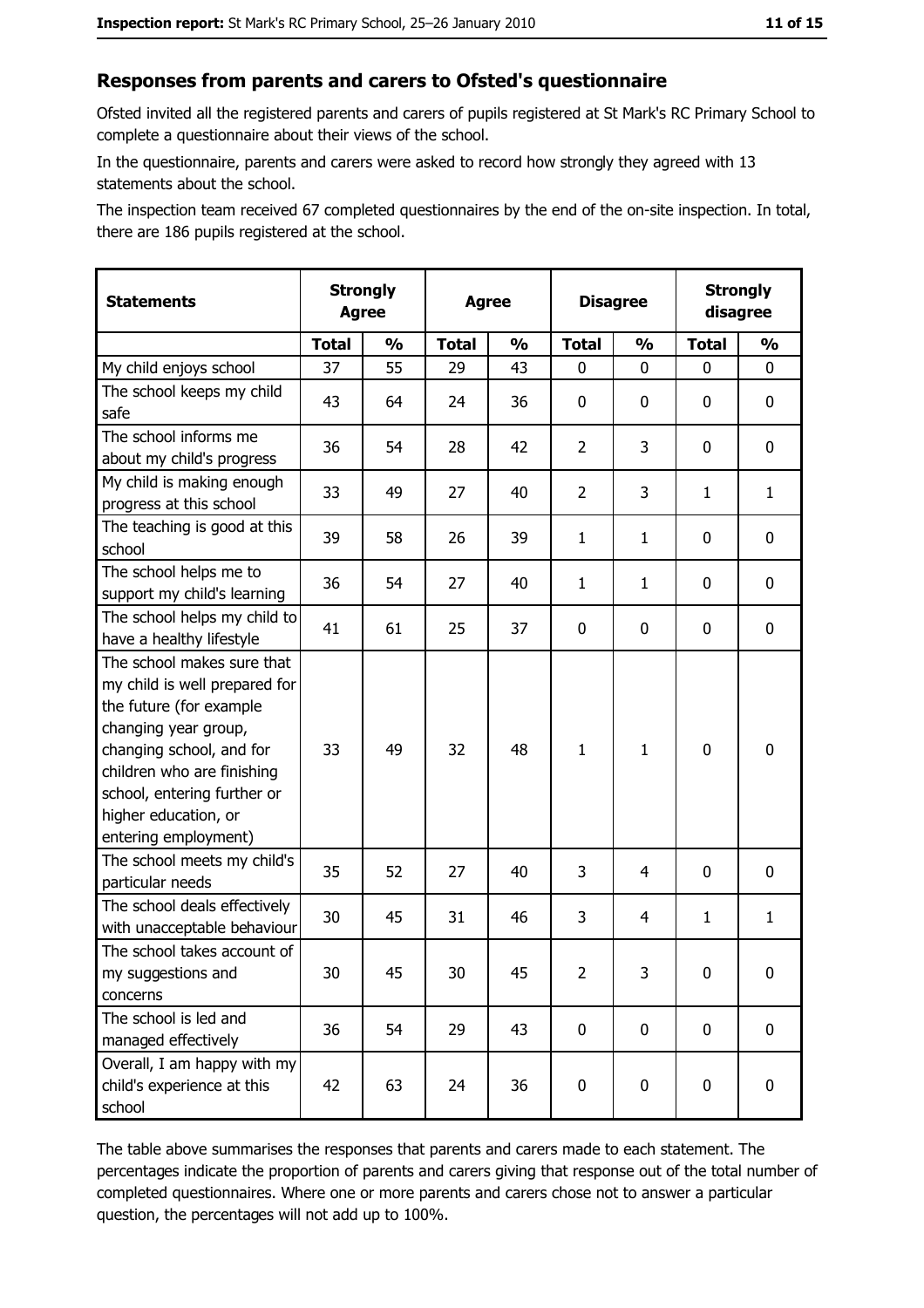# Glossary

| Grade   | <b>Judgement</b> | <b>Description</b>                                                                                                                                                                                                               |
|---------|------------------|----------------------------------------------------------------------------------------------------------------------------------------------------------------------------------------------------------------------------------|
| Grade 1 | Outstanding      | These features are highly effective. An oustanding<br>school provides exceptionally well for its pupils' needs.                                                                                                                  |
| Grade 2 | Good             | These are very positive features of a school. A school<br>that is good is serving its pupils well.                                                                                                                               |
| Grade 3 | Satisfactory     | These features are of reasonable quality. A satisfactory<br>school is providing adequately for its pupils.                                                                                                                       |
| Grade 4 | Inadequate       | These features are not of an acceptable standard. An<br>inadequate school needs to make significant<br>improvement in order to meet the needs of its pupils.<br>Ofsted inspectors will make further visits until it<br>improves. |

# What inspection judgements mean

# Overall effectiveness of schools inspected between September 2007 and July 2008

|                       | Overall effectiveness judgement (percentage of<br>schools) |      |                     |                   |  |
|-----------------------|------------------------------------------------------------|------|---------------------|-------------------|--|
| <b>Type of school</b> | <b>Outstanding</b>                                         | Good | <b>Satisfactory</b> | <b>Inadequate</b> |  |
| Nursery schools       | 39                                                         | 58   | 3                   | 0                 |  |
| Primary schools       | 13                                                         | 50   | 33                  | 4                 |  |
| Secondary schools     | 17                                                         | 40   | 34                  | 9                 |  |
| Sixth forms           | 18                                                         | 43   | 37                  | $\overline{2}$    |  |
| Special schools       | 26                                                         | 54   | 18                  | $\overline{2}$    |  |
| Pupil referral units  | 7                                                          | 55   | 30                  | 7                 |  |
| All schools           | 15                                                         | 49   | 32                  | 5                 |  |

New school inspection arrangements were introduced on 1 September 2009. This means that inspectors now make some additional judgements that were not made previously.

The data in the table above were reported in The Annual Report of Her Majesty's Chief Inspector of Education, Children's Services and Skills 2007/08.

Percentages are rounded and do not always add exactly to 100. Secondary school figures include those that have sixth forms, and sixth form figures include only the data specifically for sixth form inspection judgements.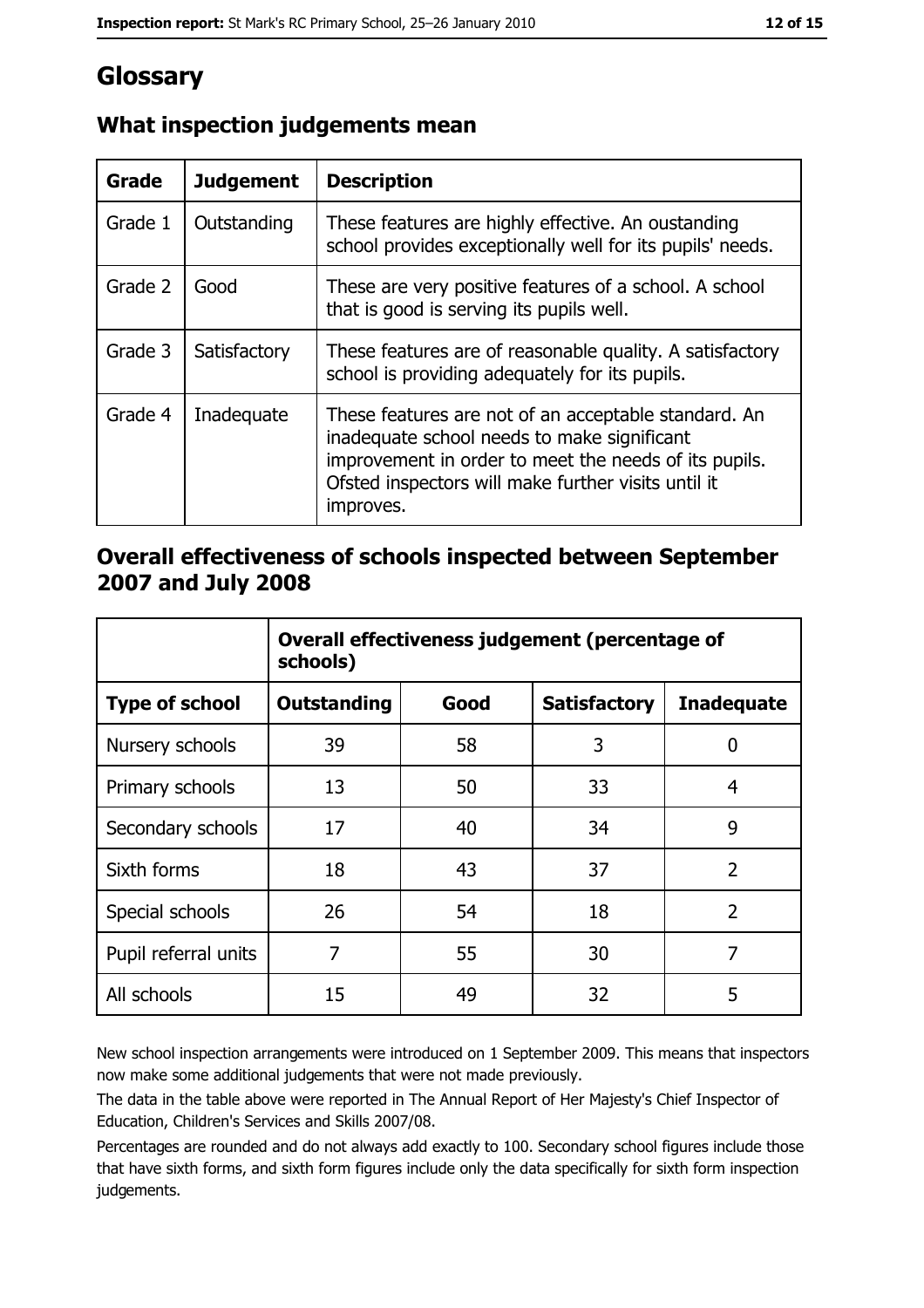# **Common terminology used by inspectors**

| Achievement:                  | the progress and success of a pupil in<br>their learning, development or training.                                                                                                                                                                                                                           |
|-------------------------------|--------------------------------------------------------------------------------------------------------------------------------------------------------------------------------------------------------------------------------------------------------------------------------------------------------------|
| Attainment:                   | the standard of the pupils' work shown by<br>test and examination results and in<br>lessons.                                                                                                                                                                                                                 |
| Capacity to improve:          | the proven ability of the school to<br>continue improving. Inspectors base this<br>judgement on what the school has<br>accomplished so far and on the quality of<br>its systems to maintain improvement.                                                                                                     |
| Leadership and management:    | the contribution of all the staff with<br>responsibilities, not just the headteacher,<br>to identifying priorities, directing and<br>motivating staff and running the school.                                                                                                                                |
| Learning:                     | how well pupils acquire knowledge,<br>develop their understanding, learn and<br>practise skills and are developing their<br>competence as learners.                                                                                                                                                          |
| <b>Overall effectiveness:</b> | inspectors form a judgement on a school's<br>overall effectiveness based on the findings<br>from their inspection of the school. The<br>following judgements, in particular,<br>influence what the overall effectiveness<br>judgement will be.                                                               |
|                               | The school's capacity for sustained<br>improvement.<br>Outcomes for individuals and groups<br>of pupils.<br>The quality of teaching.<br>The extent to which the curriculum<br>meets pupil's needs, including where<br>relevant, through partnerships.<br>The effectiveness of care, guidance<br>and support. |
| Progress:                     | the rate at which pupils are learning in<br>lessons and over longer periods of time. It<br>is often measured by comparing the<br>pupils' attainment at the end of a key<br>stage with their attainment when they<br>started.                                                                                 |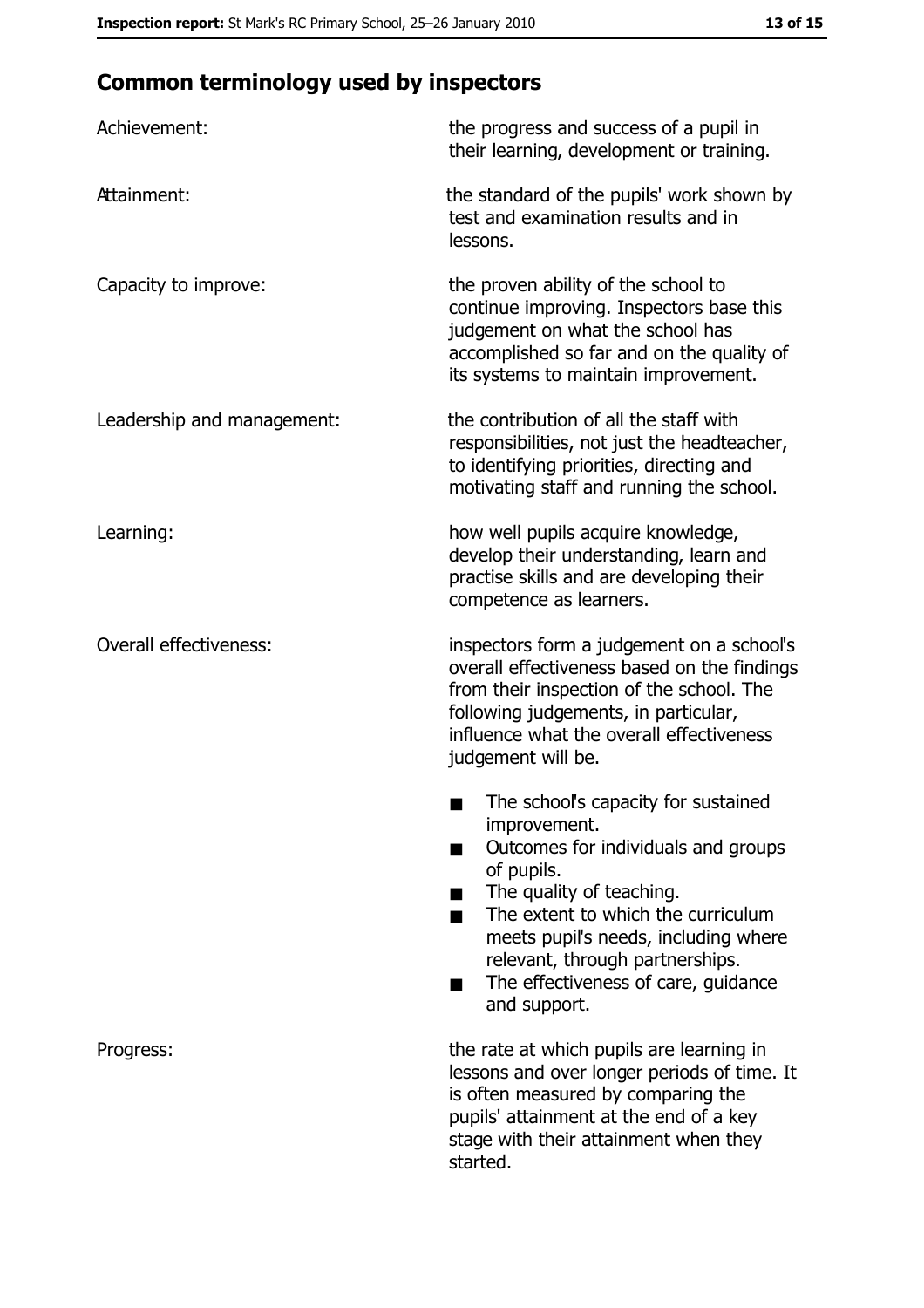This letter is provided for the school, parents and carers to share with their children. It describes Ofsted's main findings from the inspection of their school.



#### 27 January 2010

#### Dear Pupils

Inspection of St Mark's RC Primary School, Newcastle-upon-Tyne, NE5 4BT My colleagues and I really enjoyed our visit to inspect your school. Thank you for helping us when we came to see you at work in your lessons and assembly. You were very polite and we did enjoy talking with those of you whom we met. We know the headteacher and all the staff are very proud of you. We were delighted to see how much you like to take part enthusiastically in activities during and after school. You are well behaved and polite to others in lessons. We were pleased to see how you contribute to school life and help others.

Yours is a good school. All the adults in the school look after you really well and keep you safe. You make good progress in the Reception class and throughout Key Stages 1 and 2. You do well because your school gives you an outstanding range of activities with special projects, visits and visitors. We like the work you are doing about the history and traditions of Newcastle. Results in tests you all have to take in Year 6 improved a lot since 2007 and, last year, they were above average in English, mathematics and science. Those of you needing extra help do very well. Some of you are making satisfactory progress and we have asked the school to help you all make good progress. When we looked at your books we liked the way your teachers let you know what they expect you to learn, how well you are doing and how you can do better. Sometimes, though, their comments are not sharp enough to help you, especially in mathematics. I have asked your teachers to be very precise when they point out what you need to do to improve. Many of you have excellent facilities to help you. I found the computer equipment in the Reception class not quite so useful so we have asked the school to see if they can improve it.

You have many opportunities at St Mark's Roman Catholic Primary School to learn about life and these help you to prepare for the future. I hope that you all do really well.

Yours sincerely

Graeme Clarke

Lead inspector